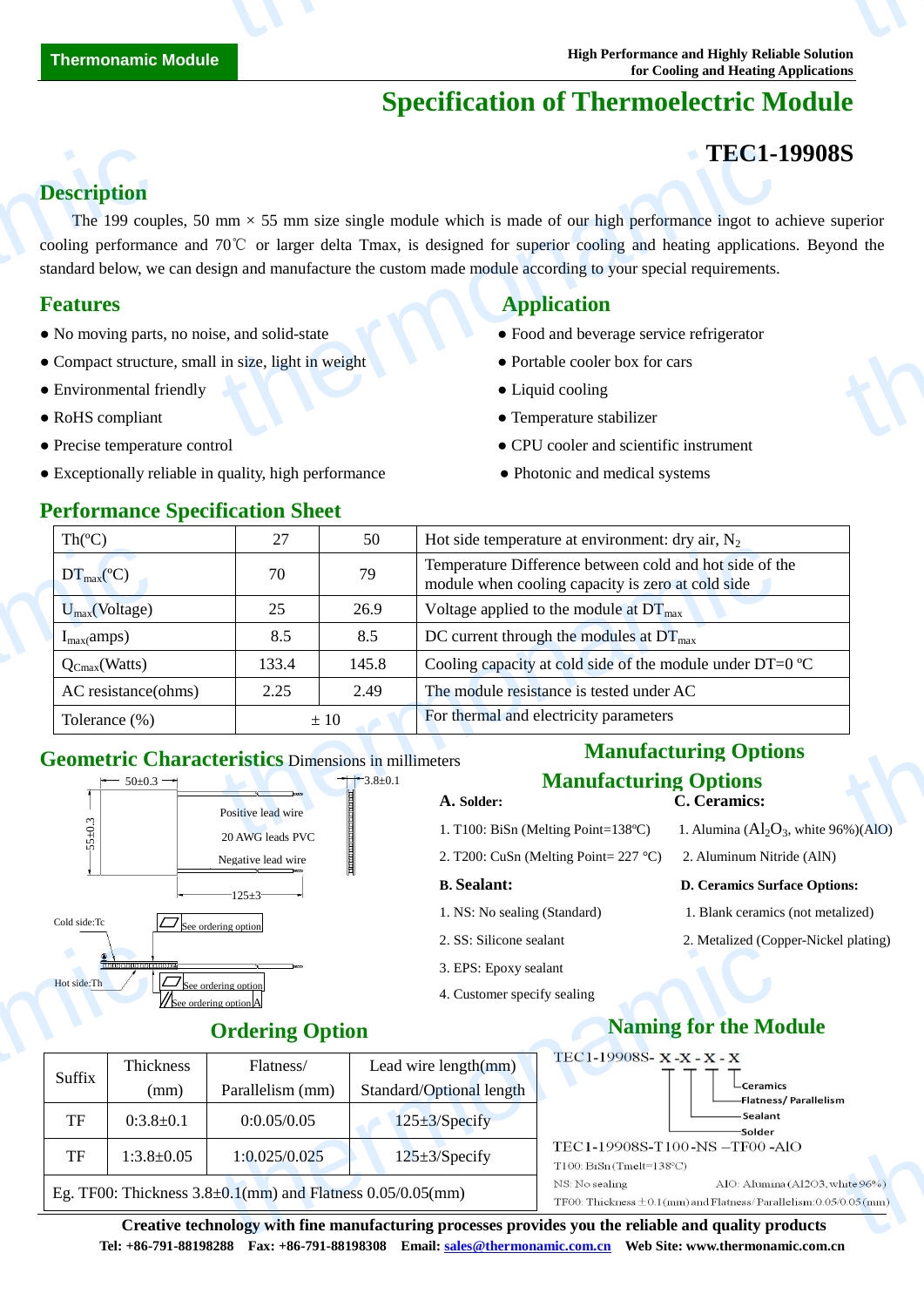# **Specification of Thermoelectric Module**

### **TEC1-19908S**